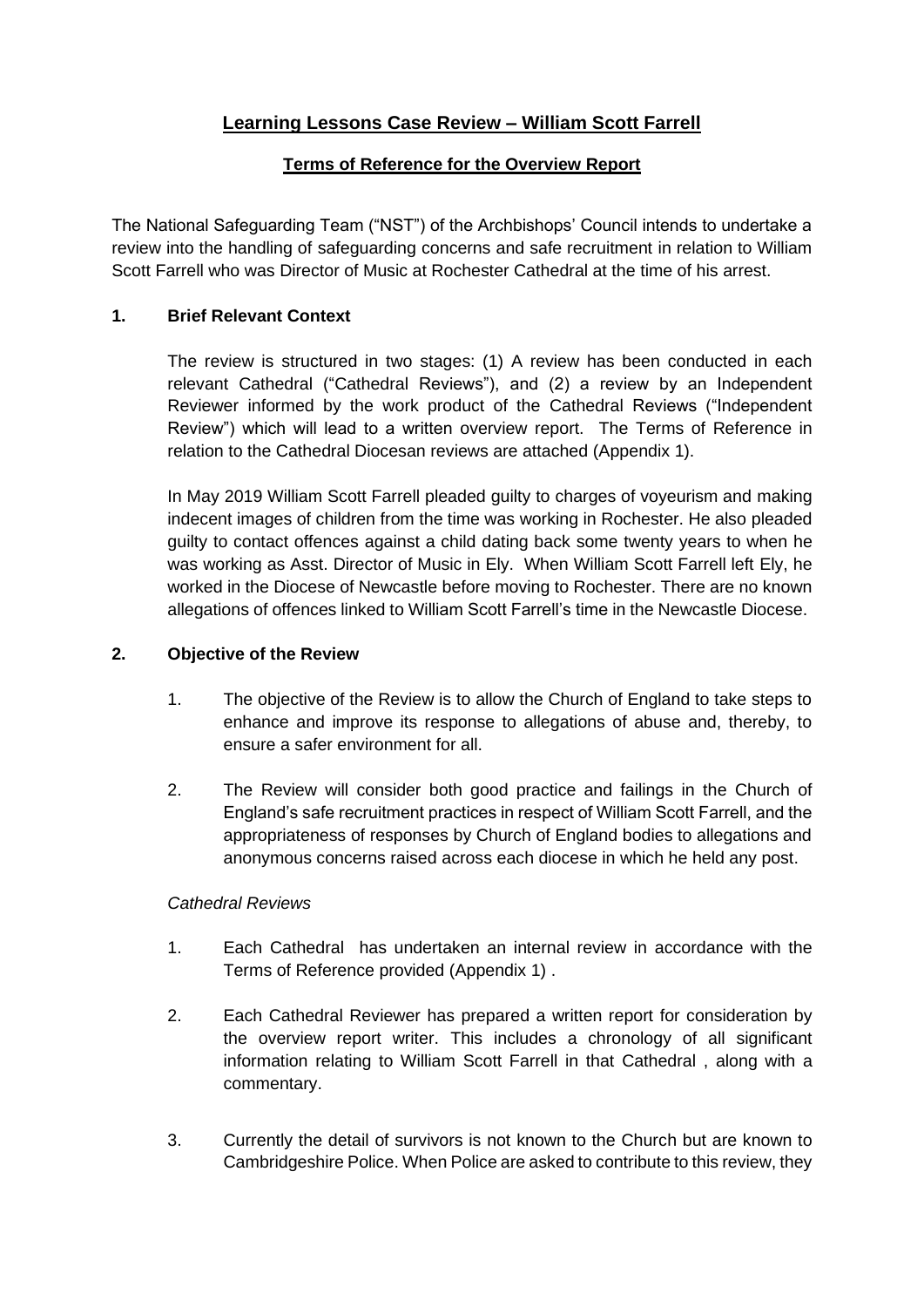will also be asked to share a letter and the Terms of Reference with Survivors offering them the opportunity to contribute to the review.

Each Cathedral Reviewer should prepare a chronology with a commentary which addresses the following questions (so far as they relate to the relevant cathedral) considering the policies and practice guidance at the time:

- Was William Scott Farrell safely recruited? Were relevant policies followed?
- Was information shared appropriately as he moved between dioceses?
- Was information accurately recorded, retained and shared?
- Were all concerns followed up in accordance with procedures?
- Was appropriate weight given to the concerns raised anonymously?
- What was the impact of decisions taken, e.g. could any abuse have been prevented?
- Was the working relationship between choir schools and cathedrals effective in safeguarding?
- Did Cathedrals work effectively with statutory agencies?

Whenever the Cathedral Review criticises practice, they should outline what a good response would have looked like, [taking account of the relevant standards in place at the relevant time].

As part of the Cathedral Review the Cathedral Reviewer will approach as relevant to their review following agencies for their contributions:

- Any relevant Cathedral body and any relevant Diocesan body
- NST to deal
- NST to deal
- Kings School Ely
- Kings School Rochester
- NST to deal
- Any local organisations identified where it is known William Scott Farrell held a position of responsibility in respect of children or vulnerable adults.

#### *The independent overview*

1. Once all Cathedral reports have been completed, the Independent Reviewer will review those reports and produce an Independent Overview Report which summarises the key facts and lessons to be learnt, it will not be necessary for them to review any of the records held by the Cathedrals but they may do so if they consider it to be necessary. They may also seek clarification on any questions which arise by approach to the Diocesan Safeguarding Adviser, Independent Reviewer, or the relevant agency.